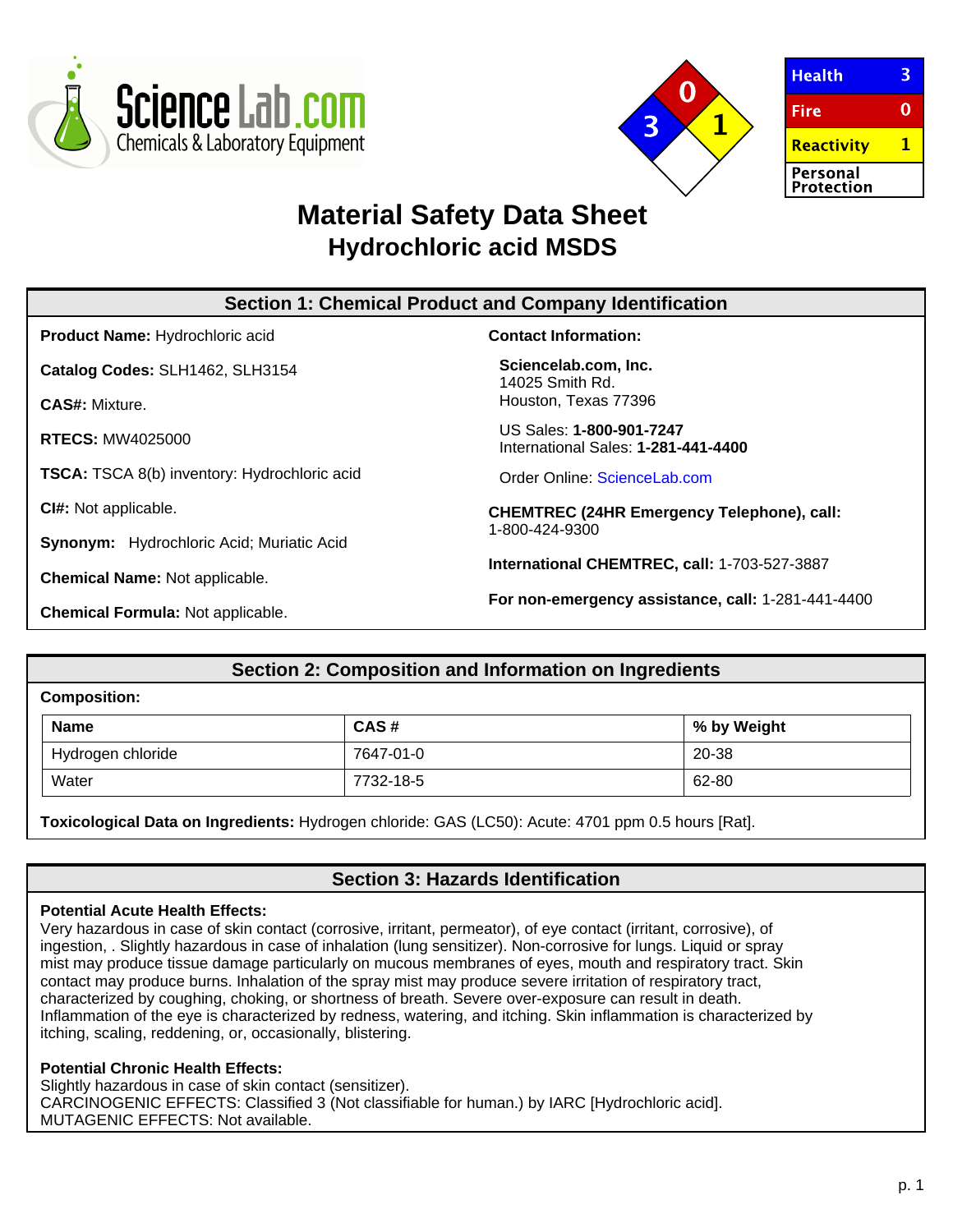# TERATOGENIC EFFECTS: Not available.

DEVELOPMENTAL TOXICITY: Not available.

The substance may be toxic to kidneys, liver, mucous membranes, upper respiratory tract, skin, eyes, Circulatory System, teeth.

Repeated or prolonged exposure to the substance can produce target organs damage. Repeated or prolonged contact with spray mist may produce chronic eye irritation and severe skin irritation. Repeated or prolonged exposure to spray mist may produce respiratory tract irritation leading to frequent attacks of bronchial infection. Repeated exposure to a highly toxic material may produce general deterioration of health by an accumulation in one or many human organs.

# **Section 4: First Aid Measures**

#### **Eye Contact:**

Check for and remove any contact lenses. In case of contact, immediately flush eyes with plenty of water for at least 15 minutes. Cold water may be used. Get medical attention immediately.

#### **Skin Contact:**

In case of contact, immediately flush skin with plenty of water for at least 15 minutes while removing contaminated clothing and shoes. Cover the irritated skin with an emollient. Cold water may be used.Wash clothing before reuse. Thoroughly clean shoes before reuse. Get medical attention immediately.

#### **Serious Skin Contact:**

Wash with a disinfectant soap and cover the contaminated skin with an anti-bacterial cream. Seek immediate medical attention.

#### **Inhalation:**

If inhaled, remove to fresh air. If not breathing, give artificial respiration. If breathing is difficult, give oxygen. Get medical attention immediately.

#### **Serious Inhalation:**

Evacuate the victim to a safe area as soon as possible. Loosen tight clothing such as a collar, tie, belt or waistband. If breathing is difficult, administer oxygen. If the victim is not breathing, perform mouth-to-mouth resuscitation. WARNING: It may be hazardous to the person providing aid to give mouth-to-mouth resuscitation when the inhaled material is toxic, infectious or corrosive. Seek immediate medical attention.

#### **Ingestion:**

If swallowed, do not induce vomiting unless directed to do so by medical personnel. Never give anything by mouth to an unconscious person. Loosen tight clothing such as a collar, tie, belt or waistband. Get medical attention immediately.

**Serious Ingestion:** Not available.

# **Section 5: Fire and Explosion Data**

**Flammability of the Product:** Non-flammable.

**Auto-Ignition Temperature:** Not applicable.

**Flash Points:** Not applicable.

**Flammable Limits:** Not applicable.

**Products of Combustion:** Not available.

**Fire Hazards in Presence of Various Substances:** of metals

**Explosion Hazards in Presence of Various Substances:** Non-explosive in presence of open flames and sparks, of shocks.

**Fire Fighting Media and Instructions:** Not applicable.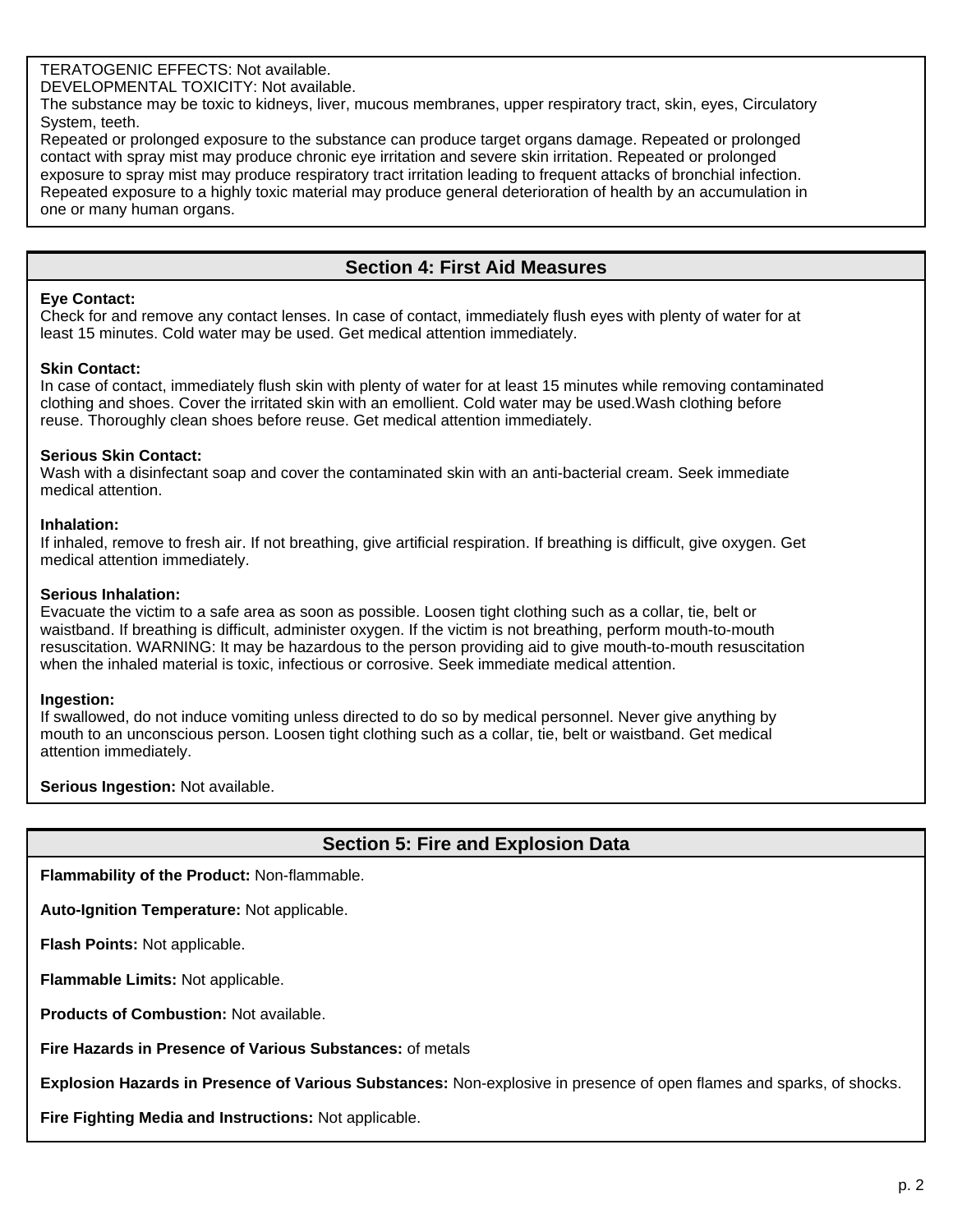# **Special Remarks on Fire Hazards:**

Non combustible.

Calcium carbide reacts with hydrogen chloride gas with incandescence.

Uranium phosphide reacts with hydrochloric acid to release spontaneously flammable phosphine.

Rubidium acetylene carbides burns with slightly warm hydrochloric acid.

Lithium silicide in contact with hydrogen chloride becomes incandescent. When dilute hydrochloric acid is used, gas spontaneously flammable in air is evolved.

Magnesium boride treated with concentrated hydrochloric acid produces spontaneously flammble gas.

Cesium acetylene carbide burns hydrogen chloride gas.

Cesium carbide ignites in contact with hydrochloric acid unless acid is dilute.

Reacts with most metals to produce flammable Hydrodgen gas.

# **Special Remarks on Explosion Hazards:**

Hydrogen chloride in contact with the following can cause an explosion, ignition on contact, or other violent/vigorous reaction: Acetic anhydride AgClO + CCl4 Alcohols + hydrogen cyanide, Aluminum Aluminum-titanium alloys (with HCl vapor), 2-Amino ethanol, Ammonium hydroxide, Calcium carbide Ca3P2 Chlorine + dinitroanilines (evolves gas), Chlorosulfonic acid Cesium carbide Cesium acetylene carbide, 1,1-Difluoroethylene Ethylene diamine Ethylene imine, Fluorine, HClO4 Hexalithium disilicide H2SO4 Metal acetylides or carbides, Magnesium boride, Mercuric sulfate, Oleum, Potassium permanganate, beta-Propiolactone Propylene oxide Rubidium carbide, Rubidium, acetylene carbide Sodium (with aqueous HCl), Sodium hydroxide Sodium tetraselenium, Sulfonic acid, Tetraselenium tetranitride, U3P4 , Vinyl acetate. Silver perchlorate with carbon tetrachloride in the presence of hydrochloric acid produces trichloromethyl perchlorate which detonates at 40 deg. C.

# **Section 6: Accidental Release Measures**

#### **Small Spill:**

Dilute with water and mop up, or absorb with an inert dry material and place in an appropriate waste disposal container. If necessary: Neutralize the residue with a dilute solution of sodium carbonate.

## **Large Spill:**

Corrosive liquid. Poisonous liquid.

Stop leak if without risk. Absorb with DRY earth, sand or other non-combustible material. Do not get water inside container. Do not touch spilled material. Use water spray curtain to divert vapor drift. Use water spray to reduce vapors. Prevent entry into sewers, basements or confined areas; dike if needed. Call for assistance on disposal. Neutralize the residue with a dilute solution of sodium carbonate. Be careful that the product is not present at a concentration level above TLV. Check TLV on the MSDS and with local authorities.

# **Section 7: Handling and Storage**

## **Precautions:**

Keep locked up.. Keep container dry. Do not ingest. Do not breathe gas/fumes/ vapor/spray. Never add water to this product. In case of insufficient ventilation, wear suitable respiratory equipment. If ingested, seek medical advice immediately and show the container or the label. Avoid contact with skin and eyes. Keep away from incompatibles such as oxidizing agents, organic materials, metals, alkalis, moisture. May corrode metallic surfaces. Store in a metallic or coated fiberboard drum using a strong polyethylene inner package.

**Storage:** Keep container tightly closed. Keep container in a cool, well-ventilated area.

# **Section 8: Exposure Controls/Personal Protection**

## **Engineering Controls:**

Provide exhaust ventilation or other engineering controls to keep the airborne concentrations of vapors below their respective threshold limit value. Ensure that eyewash stations and safety showers are proximal to the work-station location.

## **Personal Protection:**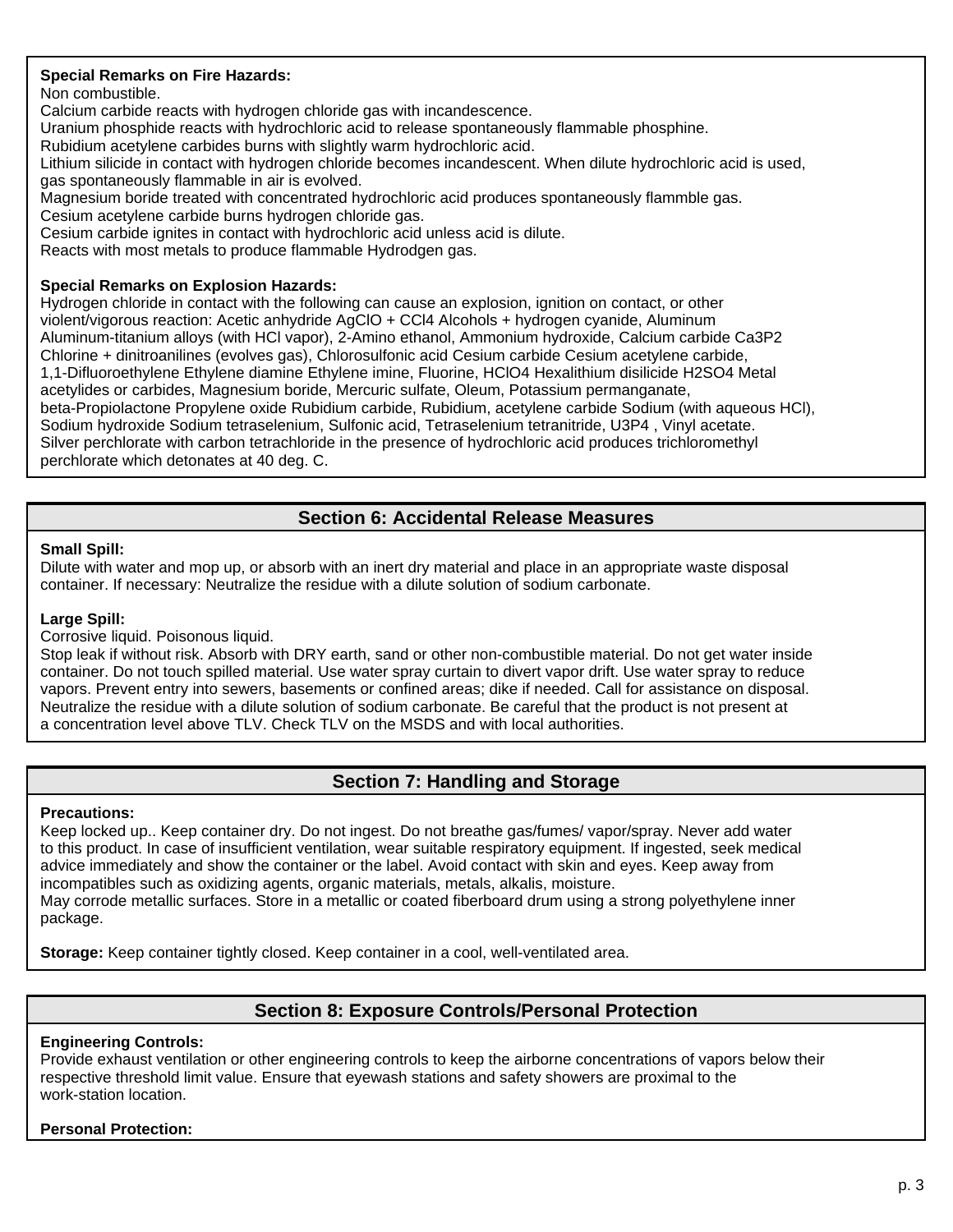Face shield. Full suit. Vapor respirator. Be sure to use an approved/certified respirator or equivalent. Gloves. Boots.

#### **Personal Protection in Case of a Large Spill:**

Splash goggles. Full suit. Vapor respirator. Boots. Gloves. A self contained breathing apparatus should be used to avoid inhalation of the product. Suggested protective clothing might not be sufficient; consult a specialist BEFORE handling this product.

#### **Exposure Limits:**

CEIL: 5 (ppm) from OSHA (PEL) [United States] CEIL: 7 (mg/m3) from OSHA (PEL) [United States] CEIL: 5 from NIOSH CEIL: 7 (mg/m3) from NIOSH TWA: 1 STEL: 5 (ppm) [United Kingdom (UK)] TWA: 2 STEL: 8 (mg/m3) [United Kingdom (UK)]Consult local authorities for acceptable exposure limits.

# **Section 9: Physical and Chemical Properties**

**Physical state and appearance:** Liquid.

**Odor:** Pungent. Irritating (Strong.)

**Taste:** Not available.

**Molecular Weight:** Not applicable.

**Color:** Colorless to light yellow.

**pH (1% soln/water):** Acidic.

#### **Boiling Point:**

108.58 C @ 760 mm Hg (for 20.22% HCl in water) 83 C @ 760 mm Hg (for 31% HCl in water) 50.5 C (for 37% HCl in water)

## **Melting Point:**

-62.25°C (-80°F) (20.69% HCl in water) -46.2 C (31.24% HCl in water) -25.4 C (39.17% HCl in water)

**Critical Temperature:** Not available.

## **Specific Gravity:**

1.1- 1.19 (Water = 1) 1.10 (20%and 22% HCl solutions) 1.12 (24% HCl solution) 1.15 (29.57% HCl solution) 1.16 (32% HCl solution) 1.19 (37% and 38%HCl solutions)

**Vapor Pressure:** 16 kPa (@ 20°C) average

**Vapor Density:** 1.267 (Air = 1)

**Volatility:** Not available.

**Odor Threshold:** 0.25 to 10 ppm

**Water/Oil Dist. Coeff.:** Not available.

**Ionicity (in Water):** Not available.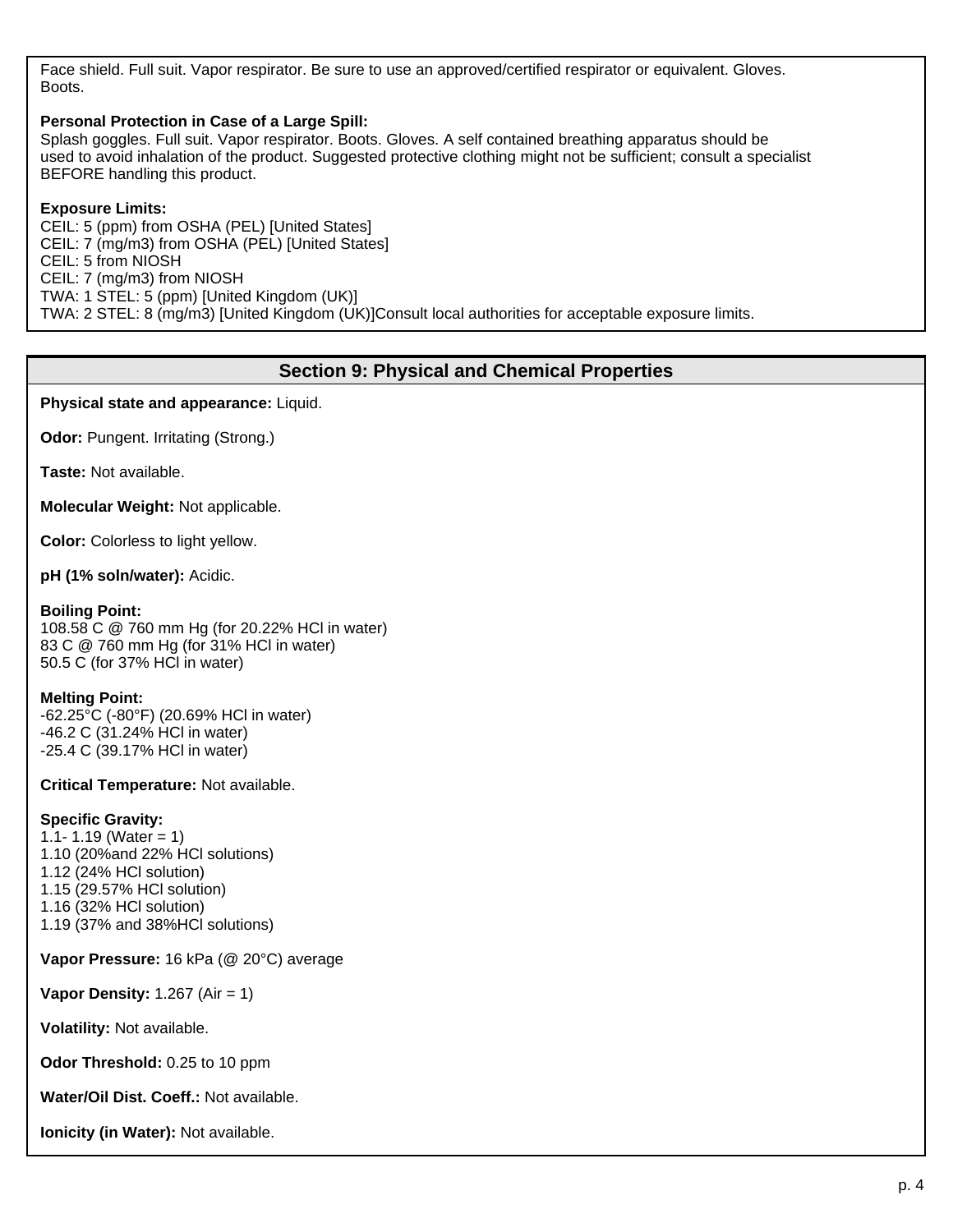**Dispersion Properties:** See solubility in water, diethyl ether.

**Solubility:** Soluble in cold water, hot water, diethyl ether.

# **Section 10: Stability and Reactivity Data**

**Stability:** The product is stable.

**Instability Temperature:** Not available.

**Conditions of Instability:** Incompatible materials, water

## **Incompatibility with various substances:**

Highly reactive with metals. Reactive with oxidizing agents, organic materials, alkalis, water.

#### **Corrosivity:**

Extremely corrosive in presence of aluminum, of copper, of stainless steel(304), of stainless steel(316). Non-corrosive in presence of glass.

## **Special Remarks on Reactivity:**

Reacts with water especially when water is added to the product.

Absorption of gaseous hydrogen chloride on mercuric sulfate becomes violent @ 125 deg. C.

Sodium reacts very violently with gaseous hydrogen chloride.

Calcium phosphide and hydrochloric acid undergo very energetic reaction.

It reacts with oxidizers releasing chlorine gas.

Incompatible with, alkali metals, carbides, borides, metal oxides, vinyl acetate, acetylides, sulphides, phosphides, cyanides, carbonates.

Reacts with most metals to produce flammable Hydrogen gas.

Reacts violently (moderate reaction with heat of evolution) with water especially when water is added to the product. Isolate hydrogen chloride from heat, direct sunlight, alkalies (reacts vigorously), organic materials, and oxidizers (especially nitric acid and chlorates), amines, metals, copper and alloys (e.g. brass), hydroxides, zinc (galvanized materials), lithium silicide (incandescence), sulfuric acid(increase in temperature and pressure) Hydrogen chloride gas is emitted when this product is in contact with sulfuric acid.

Adsorption of Hydrochloric Acid onto silicon dioxide results in exothmeric reaction.

Hydrogen chloride causes aldehydes and epoxides to violently polymerize.

Hydrogen chloride or Hydrochloric Acid in contact with the folloiwng can cause explosion or ignition on contact or

## **Special Remarks on Corrosivity:**

Highly corrosive. Incompatible with copper and copper alloys. It attacks nearly all metals (mercury, gold, platinium, tantalum, silver, and certain alloys are exceptions).

It is one of the most corrosive of the nonoxidizing acids in contact with copper alloys.

No corrosivity data on zinc, steel.

Severe Corrosive effect on brass and bronze

**Polymerization:** Will not occur.

# **Section 11: Toxicological Information**

**Routes of Entry:** Absorbed through skin. Dermal contact. Eye contact. Inhalation.

## **Toxicity to Animals:**

Acute oral toxicity (LD50): 900 mg/kg [Rabbit]. Acute toxicity of the vapor (LC50): 1108 ppm, 1 hours [Mouse]. Acute toxicity of the vapor (LC50): 3124 ppm, 1 hours [Rat].

## **Chronic Effects on Humans:**

CARCINOGENIC EFFECTS: Classified 3 (Not classifiable for human.) by IARC [Hydrochloric acid]. May cause damage to the following organs: kidneys, liver, mucous membranes, upper respiratory tract, skin,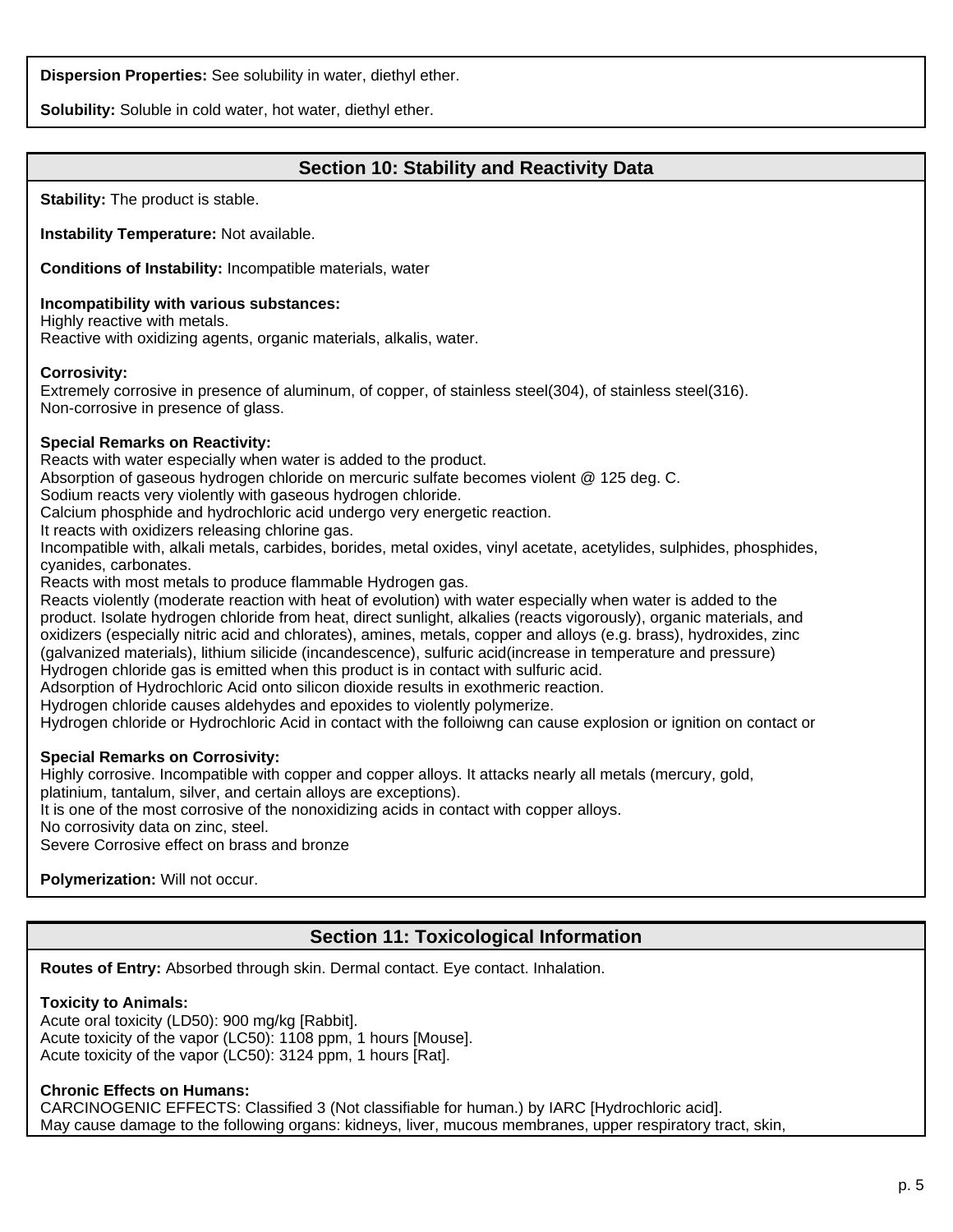eyes, Circulatory System, teeth.

## **Other Toxic Effects on Humans:**

Very hazardous in case of skin contact (corrosive, irritant, permeator), of ingestion, . Hazardous in case of eye contact (corrosive), of inhalation (lung corrosive).

#### **Special Remarks on Toxicity to Animals:**

Lowest Published Lethal Doses (LDL/LCL) LDL [Man] -Route: Oral; 2857 ug/kg LCL [Human] - Route: Inhalation; Dose: 1300 ppm/30M LCL [Rabbit] - Route: Inhalation; Dose: 4413 ppm/30M

#### **Special Remarks on Chronic Effects on Humans:**

May cause adverse reproductive effects (fetoxicity). May affect genetic material.

#### **Special Remarks on other Toxic Effects on Humans:**

Acute Potential Health Effects:

Skin: Corrosive. Causes severe skin irritation and burns.

Eyes: Corrosive. Causes severe eye irritation/conjuntivitis, burns, corneal necrosis.

Inhalation: May be fatal if inhaled. Material is extremely destructive to tissue of the mucous membranes and upper respiratory tract. Inhalation of hydrochloric acid fumes produces nose, throat, and larryngeal burning, and irritation, pain and inflammation, coughing, sneezing, choking sensation, hoarseness, laryngeal spasms, upper respiratory tract edema, chest pains, as well has headache, and palpitations. Inhalation of high concentrations can result in corrosive burns, necrosis of bronchial epithelium, constriction of the larynx and bronchi, nasospetal perforation, glottal closure,

occur, particularly if exposure is prolonged. May affect the liver.

Ingestion: May be fatal if swallowed. Causes irritation and burning, ulceration, or perforation of the gastrointestinal tract and resultant peritonitis, gastric hemorrhage and infection. Can also cause nausea, vomitting (with "coffee ground" emesis), diarrhea, thirst, difficulty swallowing, salivation, chills, fever, uneasiness, shock, strictures and stenosis (esophogeal, gastric, pyloric). May affect behavior (excitement), the cardiovascular system (weak rapid pulse, tachycardia), respiration (shallow respiration), and urinary system (kidneys- renal failure, nephritis).

Acute exposure via inhalation or ingestion can also cause erosion of tooth enamel.

Chronic Potential Health Effects:

dyspnea, bronchitis. Chemical pneumonitis and pulmonary edema can also

# **Section 12: Ecological Information**

**Ecotoxicity:** Not available.

**BOD5 and COD:** Not available.

#### **Products of Biodegradation:**

Possibly hazardous short term degradation products are not likely. However, long term degradation products may arise.

**Toxicity of the Products of Biodegradation:** The products of degradation are less toxic than the product itself.

**Special Remarks on the Products of Biodegradation:** Not available.

# **Section 13: Disposal Considerations**

#### **Waste Disposal:**

Waste must be disposed of in accordance with federal, state and local environmental control regulations.

# **Section 14: Transport Information**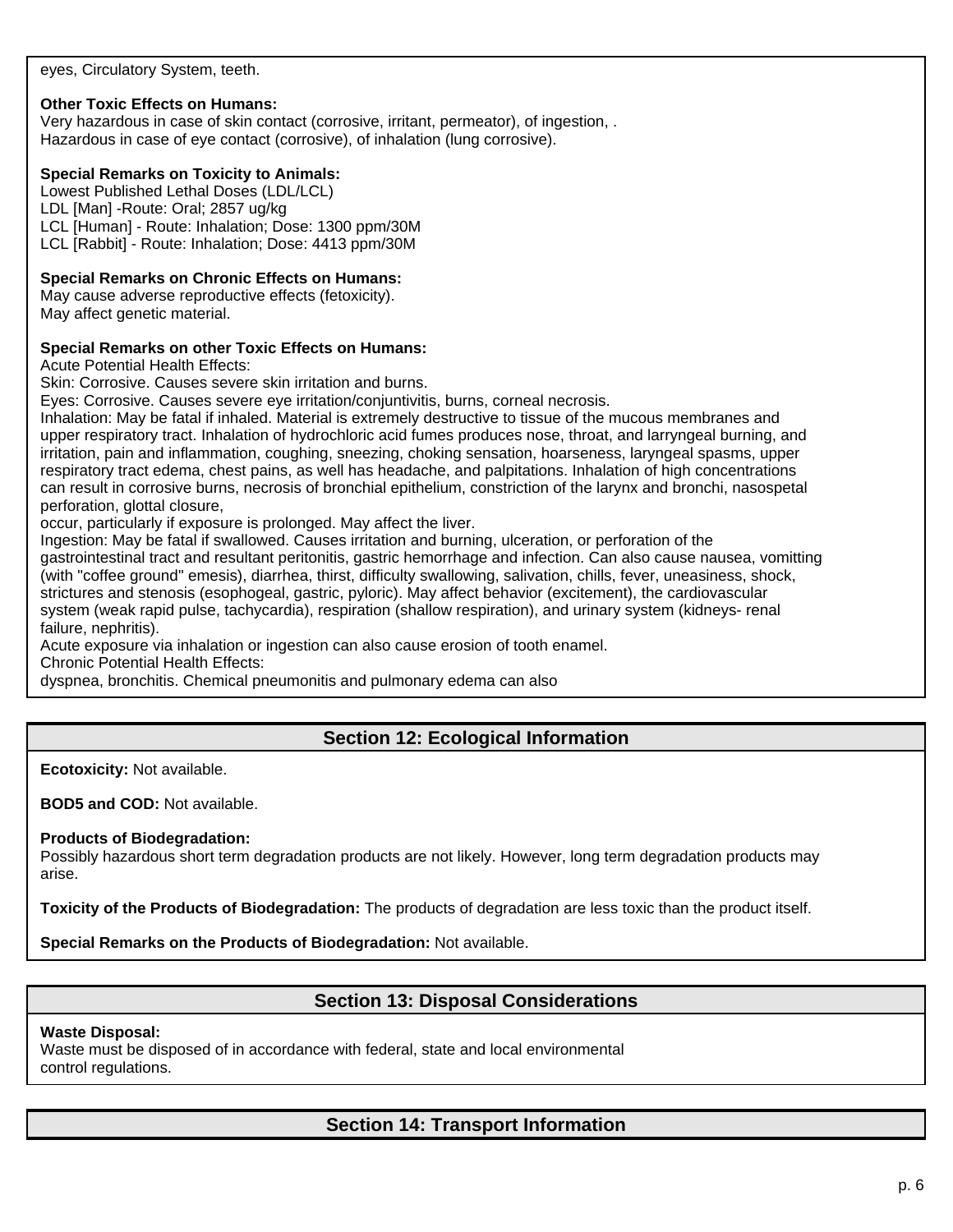**DOT Classification:** Class 8: Corrosive material

**Identification:** : Hydrochloric acid, solution UNNA: 1789 PG: II

## **Special Provisions for Transport:** Not available.

## **Section 15: Other Regulatory Information**

#### **Federal and State Regulations:**

Connecticut hazardous material survey.: Hydrochloric acid Illinois toxic substances disclosure to employee act: Hydrochloric acid Illinois chemical safety act: Hydrochloric acid New York release reporting list: Hydrochloric acid Rhode Island RTK hazardous substances: Hydrochloric acid Pennsylvania RTK: Hydrochloric acid Minnesota: Hydrochloric acid Massachusetts RTK: Hydrochloric acid Massachusetts spill list: Hydrochloric acid New Jersey: Hydrochloric acid New Jersey spill list: Hydrochloric acid Louisiana RTK reporting list: Hydrochloric acid Louisiana spill reporting: Hydrochloric acid California Director's List of Hazardous Substances: Hydrochloric acid TSCA 8(b) inventory: Hydrochloric acid TSCA 4(a) proposed test rules: Hydrochloric acid SARA 302/304/311/312 extremely hazardous substances: Hydrochloric acid SARA 313 toxic chemical notification and release reporting: Hydrochloric acid CERCLA: Hazardous substances.: Hydrochloric acid: 5000 lbs. (2268 kg)

#### **Other Regulations:**

OSHA: Hazardous by definition of Hazard Communication Standard (29 CFR 1910.1200). EINECS: This product is on the European Inventory of Existing Commercial Chemical Substances.

#### **Other Classifications:**

#### **WHMIS (Canada):**

CLASS D-2A: Material causing other toxic effects (VERY TOXIC). CLASS E: Corrosive liquid.

#### **DSCL (EEC):**

R34- Causes burns. R37- Irritating to respiratory system. S26- In case of contact with eyes, rinse immediately with plenty of water and seek medical advice. S45- In case of accident or if you feel unwell, seek medical advice immediately (show the label where possible).

**HMIS (U.S.A.):**

**Health Hazard:** 3

**Fire Hazard:** 0

**Reactivity:** 1

**Personal Protection:**

**National Fire Protection Association (U.S.A.):**